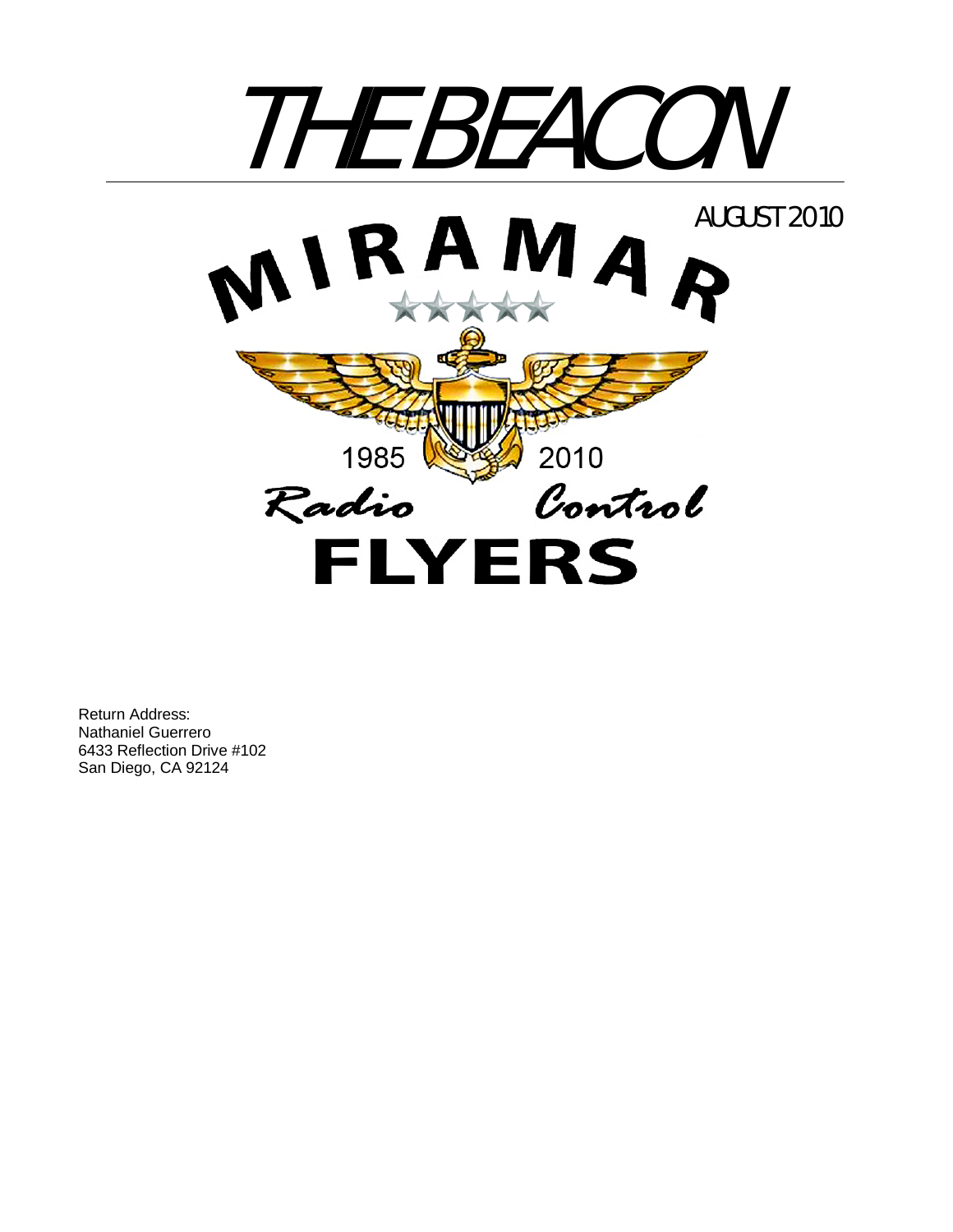## August 2010

The next MRCF Meeting will be on **TUESDAY**, 10 August 2010 Location: American Legion Hall 7815 Armour St.

Corner of Armour and Convoy St.

Board Meeting at 6:30 PM – Gen. Meeting at 7:00 PM

**NEW LOCATION: American Legion Hall at 7815 Armour Street. Hwy 163 TO BALBOA AVENUE, WEST TO CONVOY STREET, LEFT ON CONVOY TO ARMOUR ST., TURN LEFT ONTO ARMOUR AND RIGHT INTO AMERICAN LEGION. ADDITIONAL PARKING IS ACROSS THE STREET AT CARQUEST.** 

# CLUB OFFICERS

President: Jerry Neuberger (619) 258-4477 Secretary: Don Madison (619) 296-1510 Field Marshal: Mark Lukens (858) 945-8525 Safety Coordinators: Derek Post Don Robinson (858) 842-4634 (858) 271-6452

Newsletter Editor: Nathaniel Guerrero (858) 240-2215 Email: nguerrero@san.rr.com

| Vice President:                |                |  |  |
|--------------------------------|----------------|--|--|
| <b>Curtis Kitteringham</b>     | (760) 746-5913 |  |  |
| Treasurer:                     |                |  |  |
| Ron Stark                      | (858) 530-0586 |  |  |
| Helicopter Chairman:           |                |  |  |
| Darren Hauptman                | (619) 948-1948 |  |  |
| Membership Chairman:           |                |  |  |
| <b>Tom Mulder</b>              | (619) 804-8596 |  |  |
| membership@miramarrcflyers.com |                |  |  |
|                                |                |  |  |

Club Webmaster: Darren Hauptman Darren@miramarrcflyers.com www.miramarrcflyers.com

## **CLUB FLIGHT INSTRUCTORS**

Any club member who wishes to have some assistance should call one of our designated instructors. There is no duty instructor at the field, so you must prearrange a time with someone on this list.

| Name                   | Number         |
|------------------------|----------------|
| <b>Richard Barndt</b>  | (858) 213-5740 |
| Frank Gagliardi        | (858) 271-4430 |
| Curtis Kitteringham    | (760) 746-5913 |
| <b>Barry Mattingly</b> | (760) 753-1318 |
| Jerry Neuberger        | (619) 258-4477 |
| Ron Stark              | (858) 530-0586 |
| Roy Rapheal            | (858) 538-5485 |
| Darren Hauptman        | (619) 948-1948 |

**A big thanks to all of the members that participated in the Rotors over Miramar and the Flights of Fancy! The club appreciates your time and effort to put on these great events!**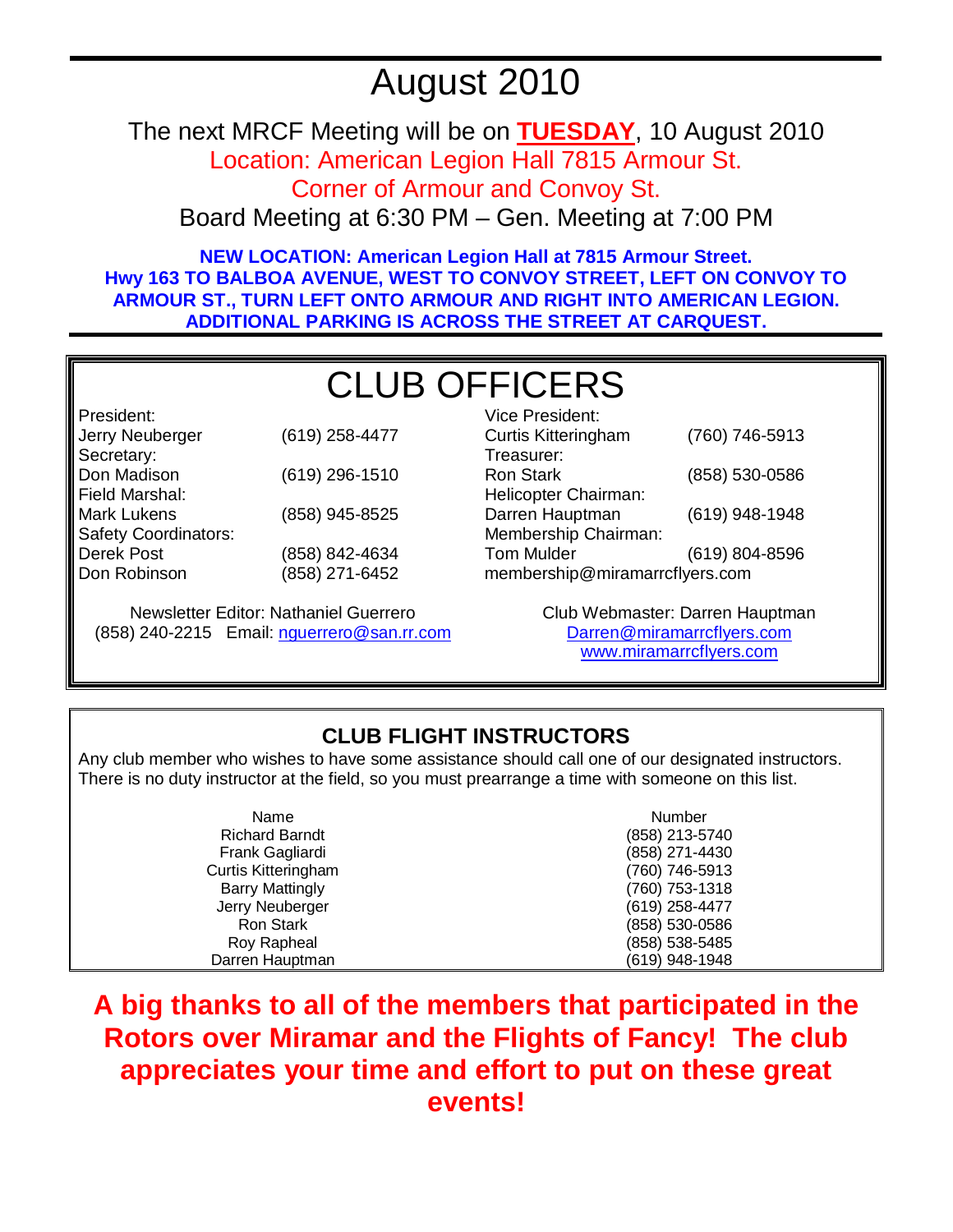## **From the Left Seat:**

Wow, we've had some very active months recently and supported some great events. The IMAC and Heli events came off very well and we should all be proud of the excellent reputation our club has in the R/C community. We have the best field and the best membership in the county.

There is a little fallout from the IMAC event. We had IMAC planes at co-altitude with the F/A-18's in the pattern during the event IMAC practice Fri afternoon and Sat during the contest. Would not have been a problem had the base known we were having a contest and would be exceeding our altitude restrictions, but our communication chain fell through and the base Operations and Air Traffic Control watchstanders were taken by surprise. Bottom line, our MOA for use of the field is under review and will be updated sometime this year.

I've stopped by the base and talked with the Base Ops director and deputy and they support us flying on the base, but we can expect some changes with the new MOA. We were due anyway, old MOA was signed in 2007 and both the base operating procedures, and our procedures have changed since then so it was time for us to review MOA. I'll keep you posted as soon as I know anything.

See you at the field

Jerry

## **From the Right Seat:**

July was a big month for the club. We had the 2-day Heli meet, Leather Neck Museum Open Copit Day and The Flights of Fantasy. I would like to Thank all that came out to these events and to help out, the help is always welcomed.

The Heli Event we had some very good pilots showing their models in the air. At the Museum we would fly the park flier models every chance giving to us. At the Flights of Fantasy we had 20 Guest, starting out on laptops with flights simulators ( Thank You to the members that let me use your PC's for the day) they where in use all day.

Moving on to ground school then to the flight line to see how much they have learned. This was a lot of fun to watch, many of the kids did very well at the controls. Then we moved on to lunch with demo flights for the guest, showing IMAC, Helicopters, Park Flyers, E-Power Racer, Jets and several War Birds (the last at the same time). The next act the guest did was to put together their own rubber powered model, from there we moved out to the runway for a fly off. The 3 longest flights went home with a prize donated from Robin.

The last item and far from the fun things to do is the break down, after a long day this is the last thing I like to do. So for those members that where there all day till the end, I give a heartfelt Thank You for your help and Thank You to the member's that came out and helped with want you could. It was not for you the membership these events could not happen.

Oh and a BIG THANK YOU to Jerry who made my heart stop as I was watching my model of 7/8 years and some 800 flight's with kids on it, heading to the ground at full power. I do not think I was the only one calling to pull up as the ground and the model got closer. Hope to have as much fun next year. See you at the club meeting.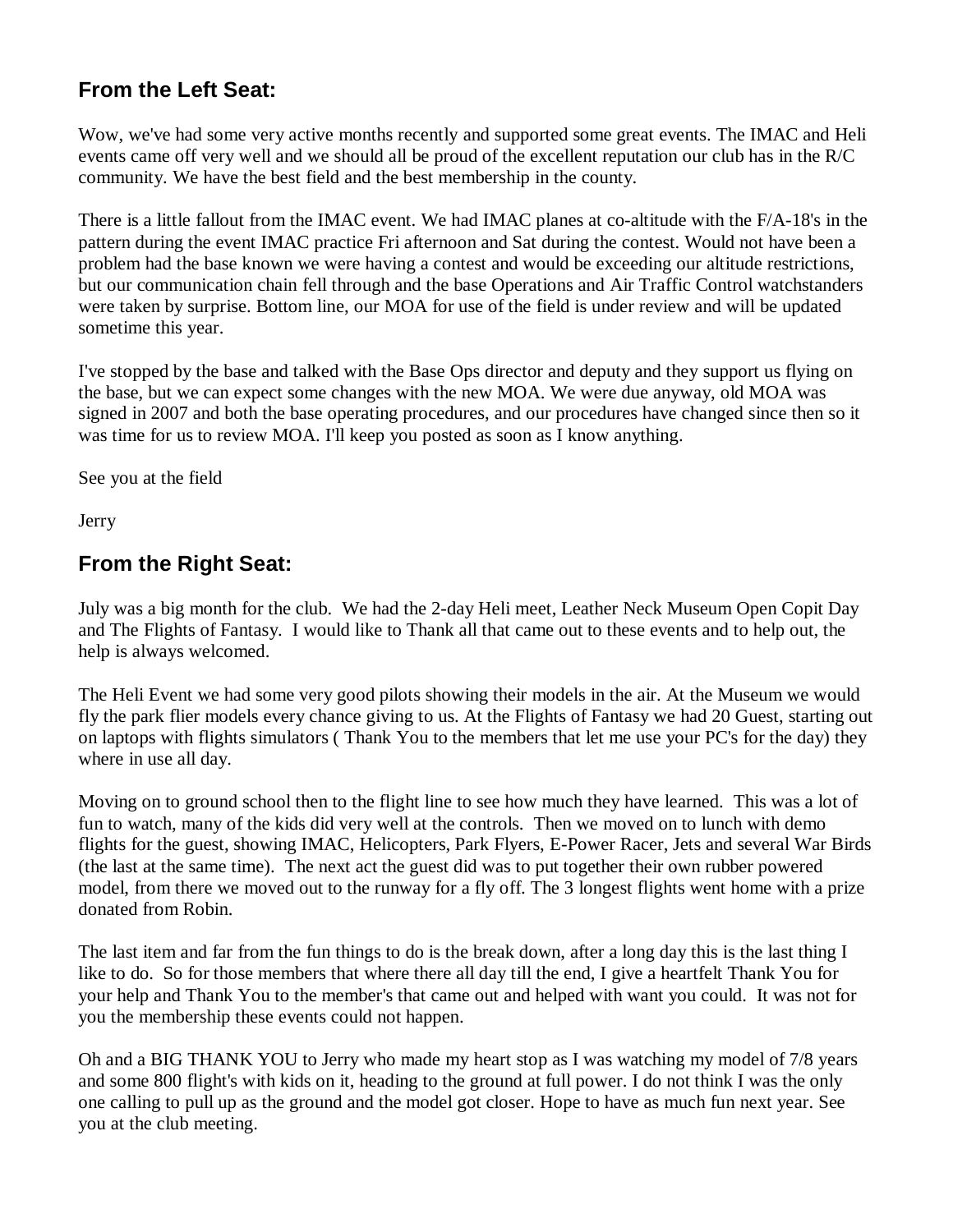As always I Thank You for all of your Help. Enjoy your Club.

Curtis

## **Safety Coordinators:**

No comments for this month.

## **Field Marshal:**

No comments for this month.

## **Helicopter Chairman:**

No comments for this month.

### **Membership Chairman:**

No comments for this month.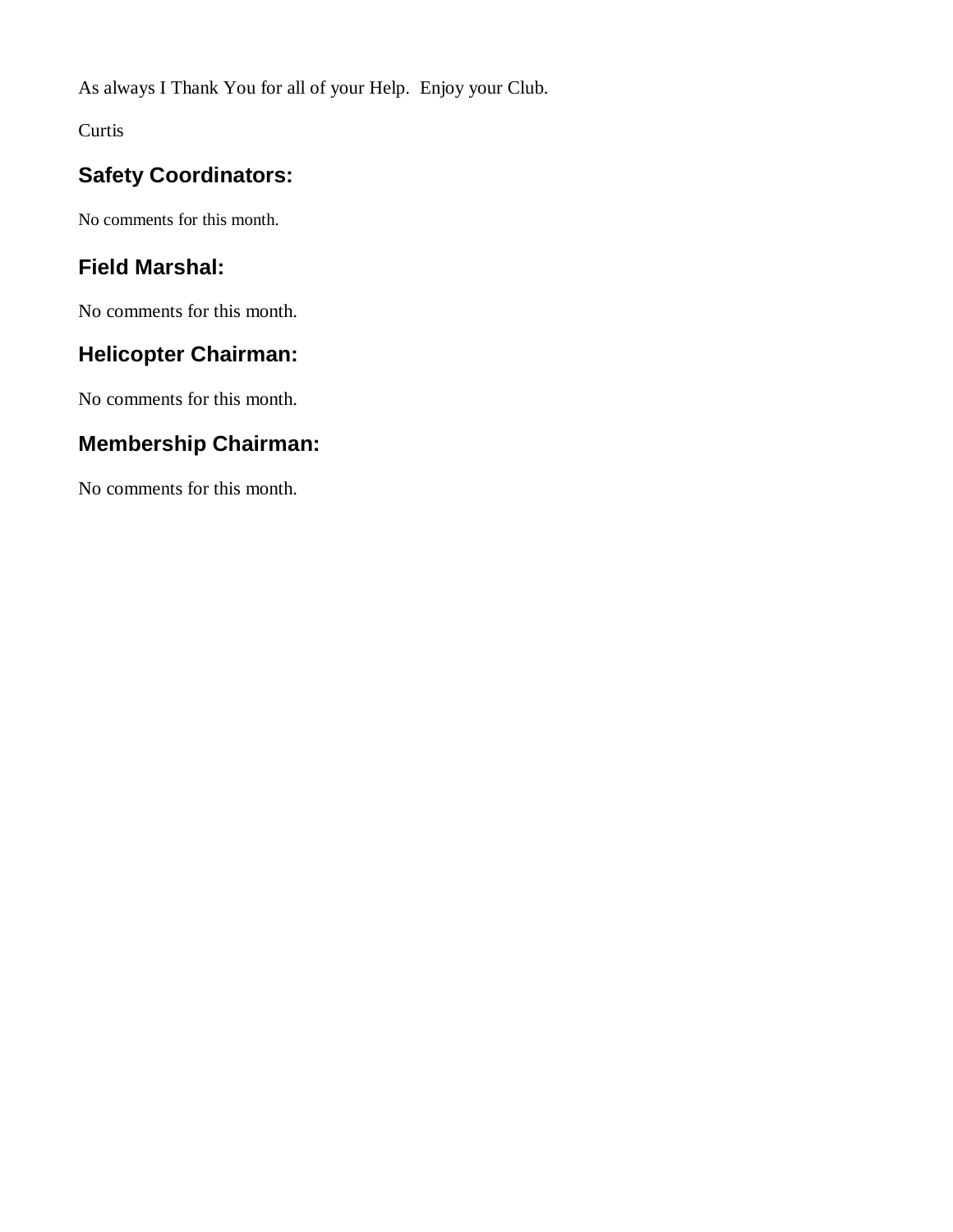#### **President called the meeting to order at 1904 hrs.**

The pledge of allegiance was recited by the membership.

The Treasurer's report was presented and accepted by the membership. The membership made a motion to accept the report. Motion was made and seconded. The report was accepted by the membership.

The Secretary's report was presented and accepted by the membership. The membership made a motion to accept the report. Motion was made and seconded. The report was accepted by the membership.

Guest at the meeting – Jeff DeBrosse

Safety – Don Robinson – He will be on extended vacation for 2 months and asked all the members to fly safely until he returns.

Field Report – Mark Lukens – He outlined the many maintenance and improvement things that have been accomplished by volunteer members. Our field is in excellent shape.

Membership – Tom Mulder – We have 4 new members, Scott Vance, Kevin Spousta, Richard Felkins and Don Griffin.

#### **OLD BUSINESS**

Heli Event – Darren has outlined a very successful field event which provided an increased profit for out club over previous events. He also heard many positive comments about our club and field. The two recent club events, IMAC and Rotors over Miramar have resulted in approximately \$2150.00 tou our club treasury.

Curtis reminded members of the July  $31<sup>st</sup>$  Flight of Fancy for young people to enjoy flying rubber band powered planes and also get some exposure to R/C modeling. In cooperation with the Aerospace Museum we expect an estimated 20 young people up to the age of 13. He would like to have 4 computer simulators at the field if anyone has them available.

Editor's note: See Curtis' notes about the success of the Flight of Fancy and the thanks to the members that made it happen. Thanks for your time and effort. It's always appreciated by the club.

Curtis also reminded members of the upcoming events on our calendar which will require member volunteers. See Event Schedule below.

Leroy reported that recycled aluminum cans deposited at the field provided the club treasury with \$140.00.

The meeting was turned over to Darren to run the raffle for the solar powered battery station at the field.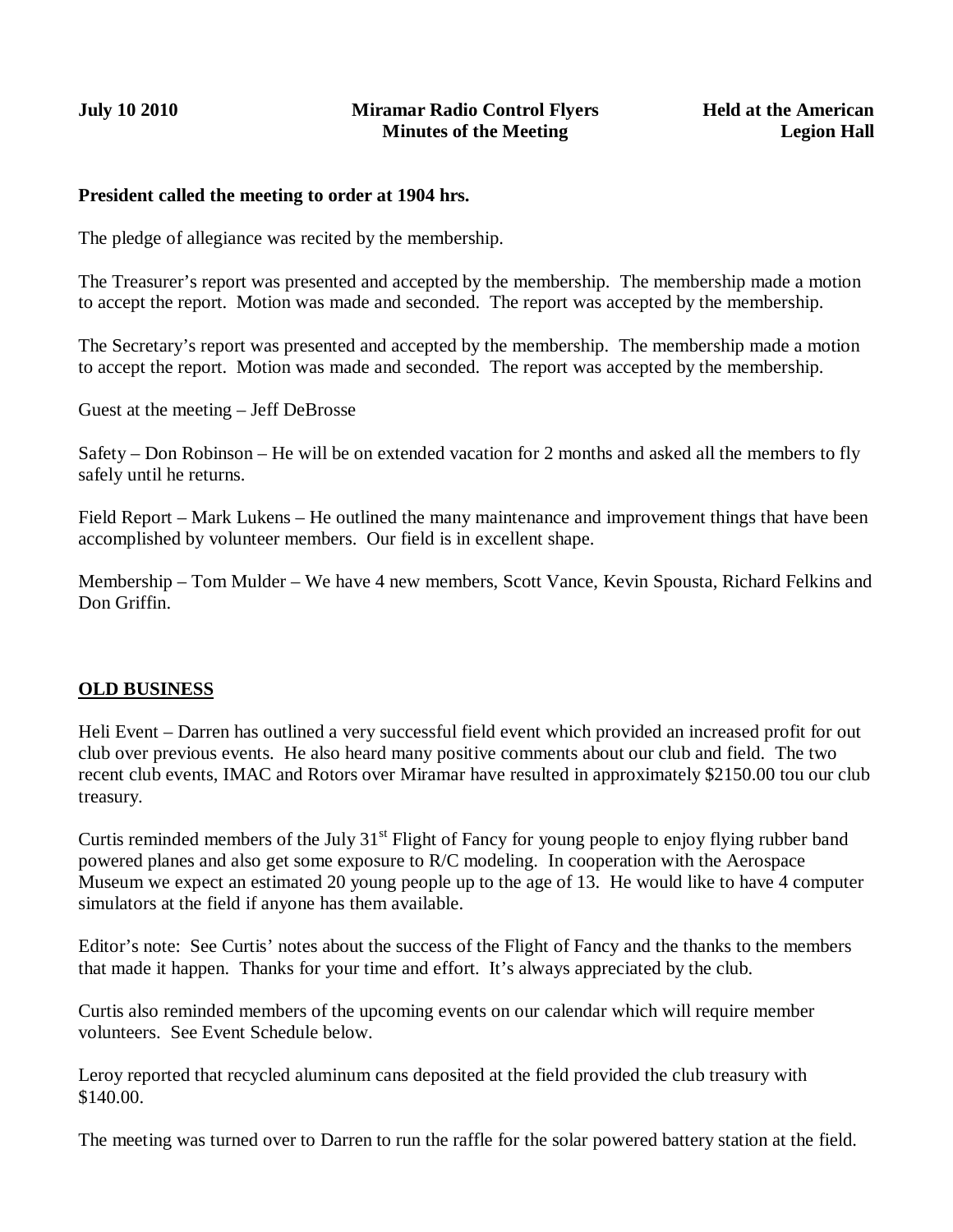#### **NEW BUSINESS**

None at this session.

#### **SHOW AND TELL**

Ron Peterka showed his 1/5 scale Stinson Reliant SR-5. This particular plane was built during 1935-36. The model is powered by a Zenoah G-26 engine and all the exterior colors are hand painted. There are only a few decals that were used, but the tan, orange and gold stripes on the model were all painted in. The model also sports a completely detailed



interior and working passenger and luggage doors on the aircraft. The model took 2.5 years to complete. The plans were also drawn up and made prior to starting the framing of the model. The majority of the parts were custom formed with fiberglass and aluminum.

#### **EVENT SCHEDULE**

TO ALL MEMBERS: Darren has set up a calendar on the website to schedule the events. Please go to www.miramarrcflyers.com and click on the EVENTS tab at the top of the page. If you have any suggestions, please contact Darren at Darren@miramarrcflyers.com.

 September 4 – Flying Leatherneck Museum Display October 9th - Club Day November 13th - Veterans Day Flyin December 4th - Toy for Tots flyin December 14th - Christmas Dinner

**Meeting adjourned at 2015 hrs.**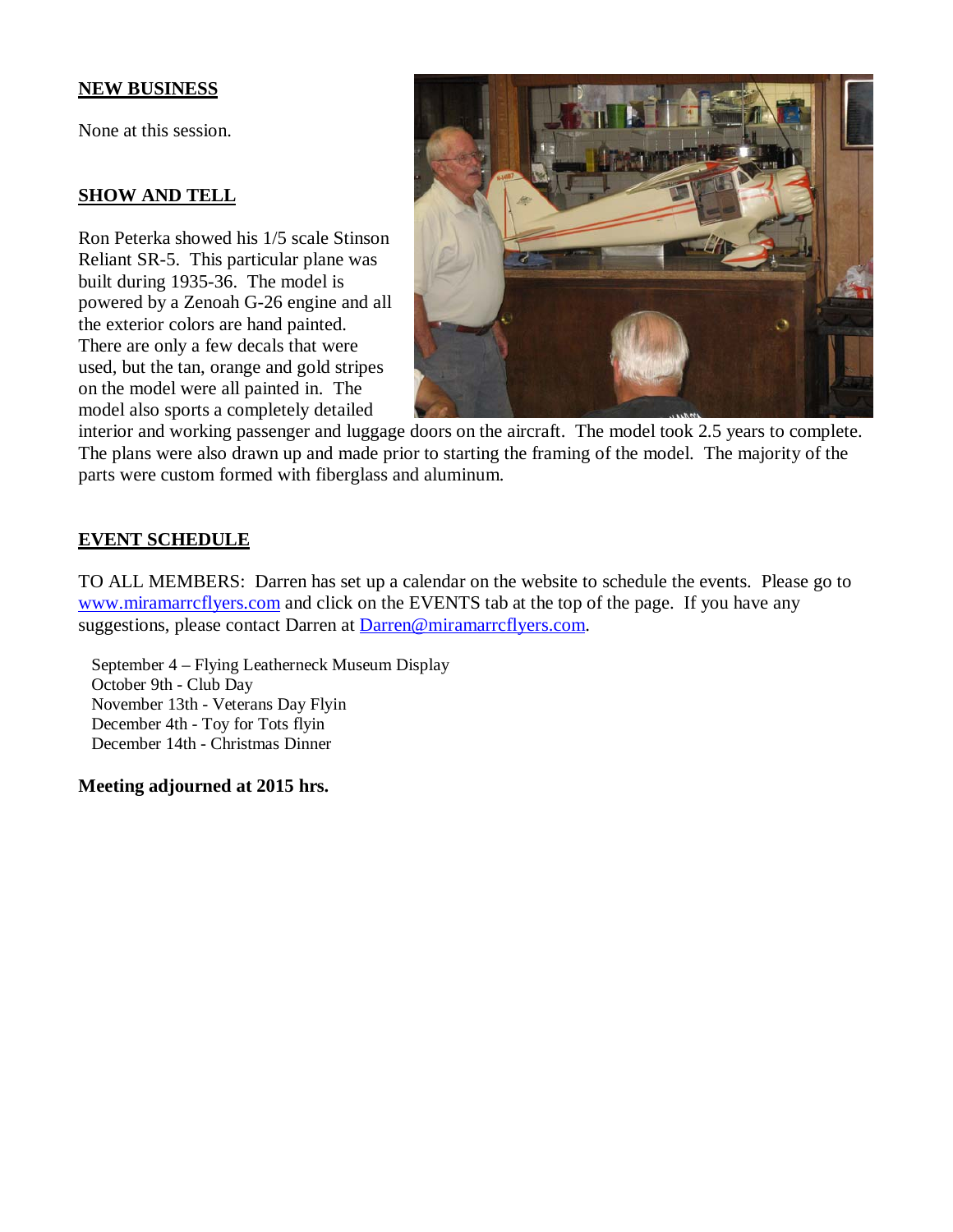# **DX 7 Li Po Battery Modifications to work safely**<br>Lipo Usage in the Spektrum DX 7



Note: Spektrum does not recommend using LiPo's in the DX7 transmitter*.*

 If you want to use a LiPo without the diodes, you risk the regulator circuit board eventually burning up.

#### **Modifications:**

- Add 2 diodes in series to the + side of the battery lead -- #1N4001 diodes. As shown above.
- Diodes will lower the voltage approximately 1.6 volts (from 12.6 to 11.0 volts) assuming a fully charged 12.6 volt battery.
- They are installed in the **+** red lead.
- Cathode (white bar end) goes towards the radio *plug*,
- Anode (no bar end) goes to the plus + red wire from the battery.
- Put some shrink tubing over them.

#### *To charge:*

**-** Disconnect LiPo from DX7, then use the balancing connector output leads to charge with. Do not try to charge thru the radio plug.

**Reprograming the DX 7:** (To set the alarm so your LiPo does not drop too low in voltage)

- Ensure the Aileron D/R switch is in the UP position.
- Press and hold the DOWN and SELECT buttons and turn on the radio.
- Now you're in the setup menu.
- Scroll up/down until you get to the screen that says [Model Reset]
- Press the Adjust Decrease button (r/h side of LCD)
- Flip the Aileron D/R switch down
- Press the Adjust Increase button
- Flip the Aileron D/R switch up
- Press the Adjust Decrease button
- Keep alternating this Aileron D/R up/down and Adjust Increase/Decrease sequence (about 5 cycles)
- The radio will 'beep' and the LCD will go dark. This is the LCD test.
- Scroll Up/Down (left side of LCD screen) through the Service Menu and go to the alarm menu,
- Set alarm to 10V, and voltage to 11.5, ( if you have a fully charged 12.6 3S battery).
- Scroll to "all settings ok" push clear. The DX7 is now updated for LiPo's.